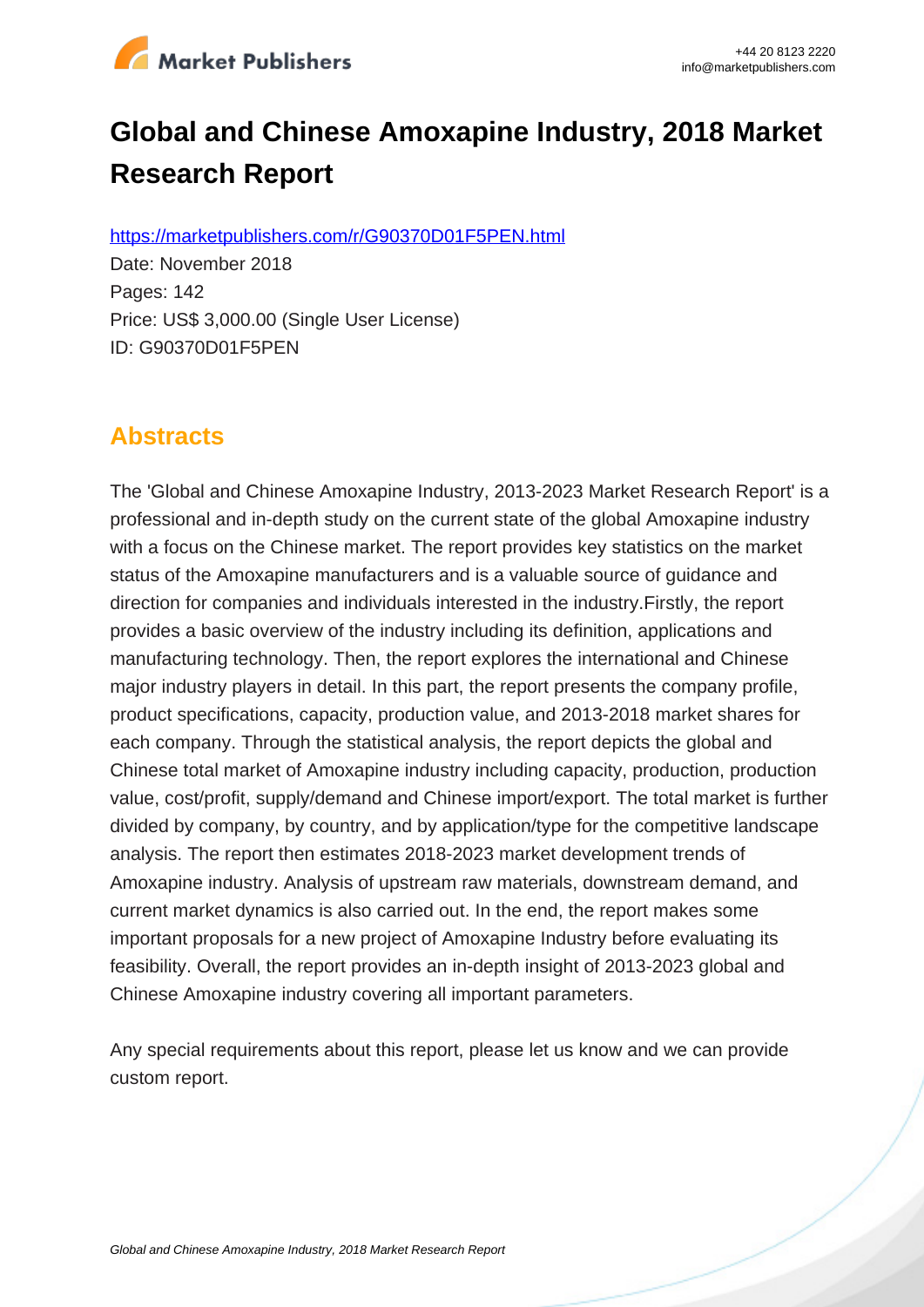

# **Contents**

#### **CHAPTER ONE INTRODUCTION OF AMOXAPINE INDUSTRY**

- 1.1 Brief Introduction of Amoxapine
- 1.2 Development of Amoxapine Industry
- 1.3 Status of Amoxapine Industry

#### **CHAPTER TWO MANUFACTURING TECHNOLOGY OF AMOXAPINE**

- 2.1 Development of Amoxapine Manufacturing Technology
- 2.2 Analysis of Amoxapine Manufacturing Technology
- 2.3 Trends of Amoxapine Manufacturing Technology

#### **CHAPTER THREE ANALYSIS OF GLOBAL KEY MANUFACTURERS**

- 3.1 Company A
	- 3.1.1 Company Profile
	- 3.1.2 Product Information
	- 3.1.3 2013-2018 Production Information
- 3.1.4 Contact Information
- 3.2 Company B
	- 3.2.1 Company Profile
	- 3.2.2 Product Information
	- 3.2.3 2013-2018 Production Information
	- 3.2.4 Contact Information
- 3.3 Company C
	- 3.2.1 Company Profile
	- 3.3.2 Product Information
	- 3.3.3 2013-2018 Production Information
	- 3.3.4 Contact Information
- 3.4 Company D
	- 3.4.1 Company Profile
	- 3.4.2 Product Information
	- 3.4.3 2013-2018 Production Information
	- 3.4.4 Contact Information
- 3.5 Company E
	- 3.5.1 Company Profile
	- 3.5.2 Product Information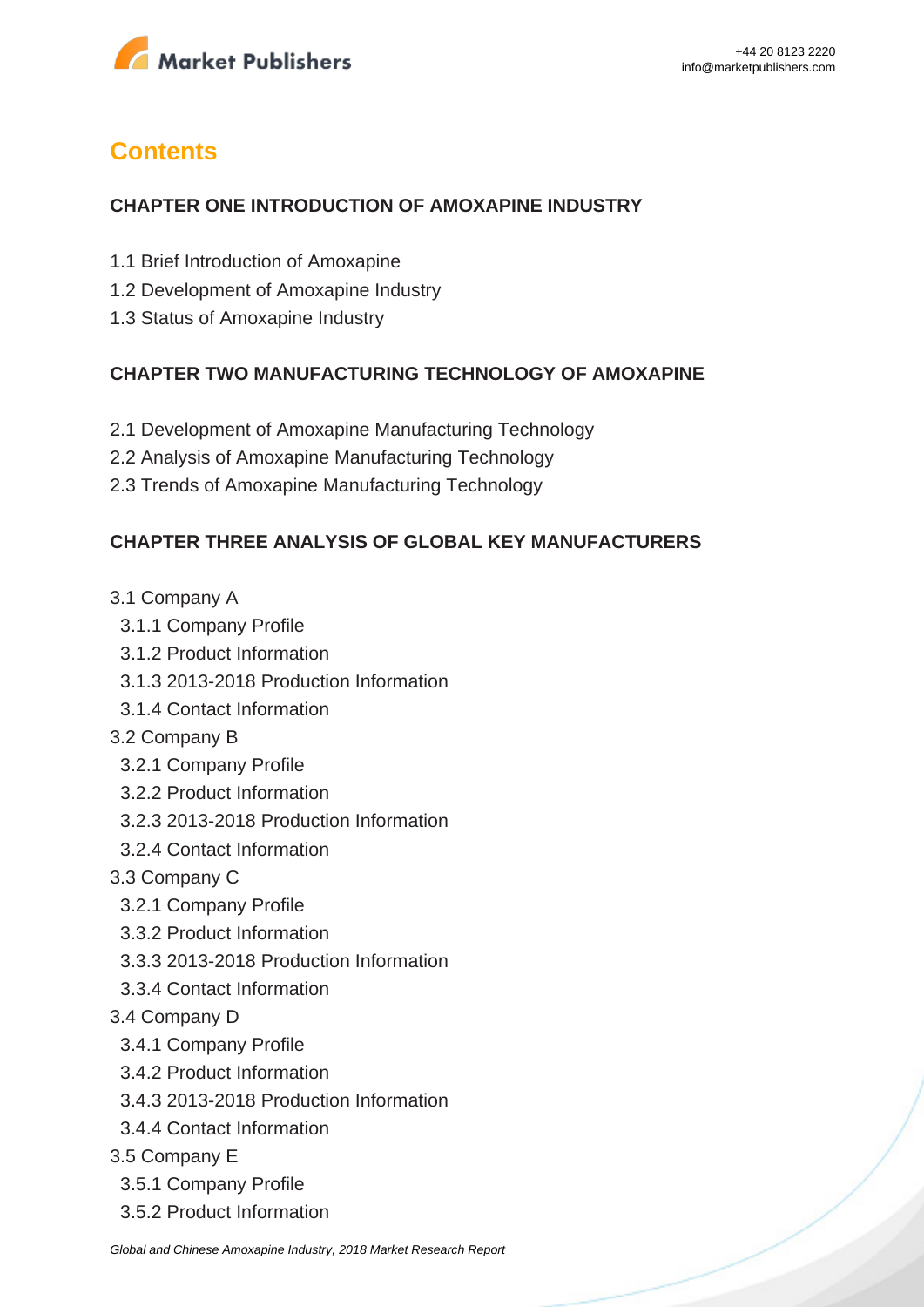

- 3.5.3 2013-2018 Production Information
- 3.5.4 Contact Information
- 3.6 Company F
	- 3.6.1 Company Profile
	- 3.6.2 Product Information
	- 3.5.3 2013-2018 Production Information
	- 3.6.4 Contact Information

#### 3.7 Company G

- 3.7.1 Company Profile
- 3.7.2 Product Information
- 3.7.3 2013-2018 Production Information
- 3.7.4 Contact Information
- 3.8 Company H
	- 3.8.1 Company Profile
	- 3.8.2 Product Information
	- 3.8.3 2013-2018 Production Information
	- 3.8.4 Contact Information

#### **CHAPTER FOUR 2013-2018 GLOBAL AND CHINESE MARKET OF AMOXAPINE**

4.1 2013-2018 Global Capacity, Production and Production Value of Amoxapine Industry

- 4.2 2013-2018 Global Cost and Profit of Amoxapine Industry
- 4.3 Market Comparison of Global and Chinese Amoxapine Industry
- 4.4 2013-2018 Global and Chinese Supply and Consumption of Amoxapine
- 4.5 2013-2018 Chinese Import and Export of Amoxapine

#### **CHAPTER FIVE MARKET STATUS OF AMOXAPINE INDUSTRY**

- 5.1 Market Competition of Amoxapine Industry by Company
- 5.2 Market Competition of Amoxapine Industry by Country (USA, EU, Japan, Chinese etc.)
- 5.3 Market Analysis of Amoxapine Consumption by Application/Type

### **CHAPTER SIX 2018-2023 MARKET FORECAST OF GLOBAL AND CHINESE AMOXAPINE INDUSTRY**

6.1 2018-2023 Global and Chinese Capacity, Production, and Production Value of Amoxapine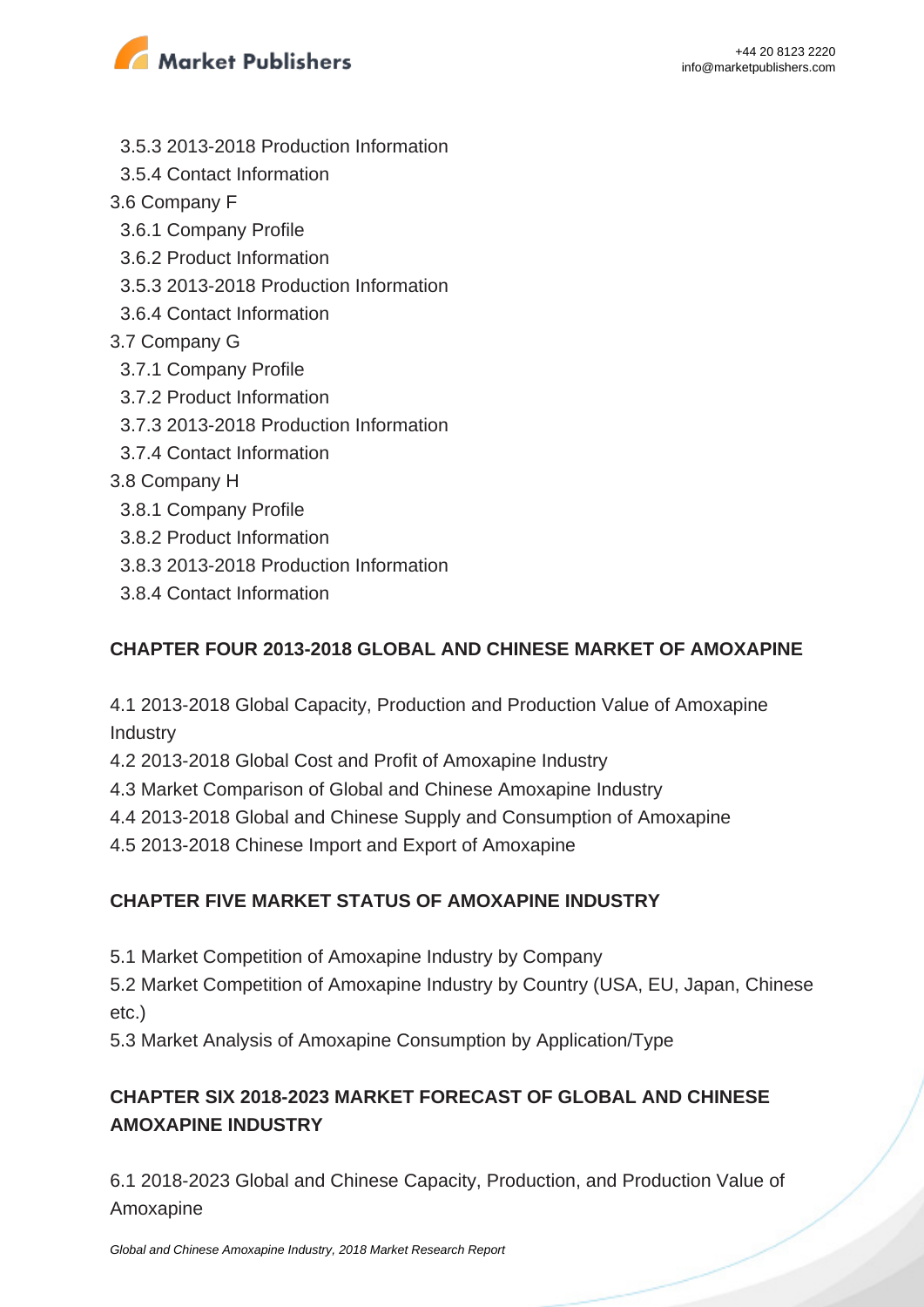

- 6.2 2018-2023 Amoxapine Industry Cost and Profit Estimation
- 6.3 2018-2023 Global and Chinese Market Share of Amoxapine
- 6.4 2018-2023 Global and Chinese Supply and Consumption of Amoxapine
- 6.5 2018-2023 Chinese Import and Export of Amoxapine

#### **CHAPTER SEVEN ANALYSIS OF AMOXAPINE INDUSTRY CHAIN**

- 7.1 Industry Chain Structure
- 7.2 Upstream Raw Materials
- 7.3 Downstream Industry

### **CHAPTER EIGHT GLOBAL AND CHINESE ECONOMIC IMPACT ON AMOXAPINE INDUSTRY**

- 8.1 Global and Chinese Macroeconomic Environment Analysis
	- 8.1.1 Global Macroeconomic Analysis
- 8.1.2 Chinese Macroeconomic Analysis
- 8.2 Global and Chinese Macroeconomic Environment Development Trend
	- 8.2.1 Global Macroeconomic Outlook
- 8.2.2 Chinese Macroeconomic Outlook
- 8.3 Effects to Amoxapine Industry

#### **CHAPTER NINE MARKET DYNAMICS OF AMOXAPINE INDUSTRY**

- 9.1 Amoxapine Industry News
- 9.2 Amoxapine Industry Development Challenges
- 9.3 Amoxapine Industry Development Opportunities

#### **CHAPTER TEN PROPOSALS FOR NEW PROJECT**

- 10.1 Market Entry Strategies
- 10.2 Countermeasures of Economic Impact
- 10.3 Marketing Channels
- 10.4 Feasibility Studies of New Project Investment

### **CHAPTER ELEVEN RESEARCH CONCLUSIONS OF GLOBAL AND CHINESE AMOXAPINE INDUSTRY**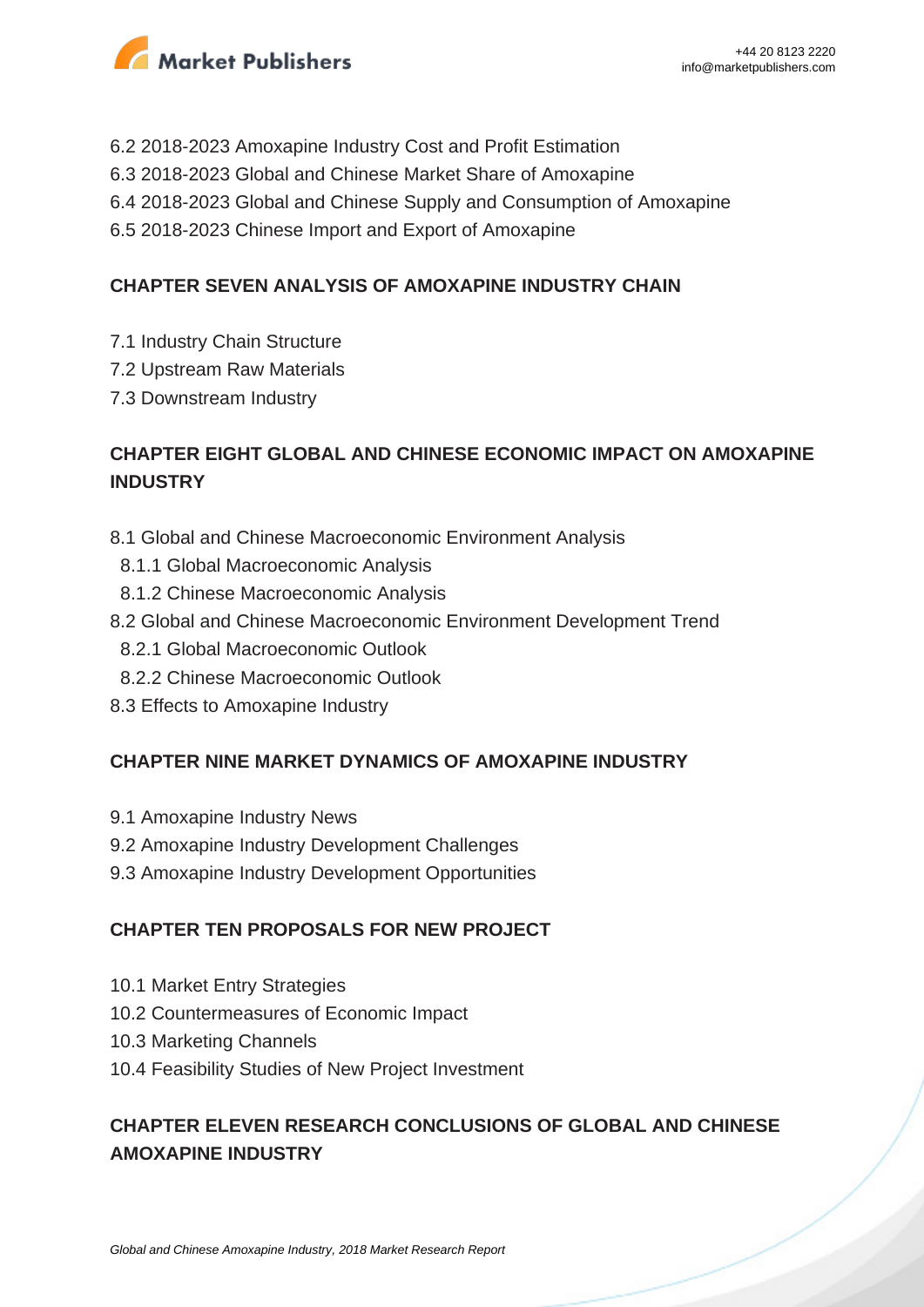

# **Tables & Figures**

#### **TABLES AND FIGURES**

Figure Amoxapine Product Picture Table Development of Amoxapine Manufacturing Technology Figure Manufacturing Process of Amoxapine Table Trends of Amoxapine Manufacturing Technology Figure Amoxapine Product and Specifications Table 2013-2018 Amoxapine Product Capacity, Production, and Production Value etc. List Figure 2013-2018 Amoxapine Capacity Production and Growth Rate Figure 2013-2018 Amoxapine Production Global Market Share Figure Amoxapine Product and Specifications Table 2013-2018 Amoxapine Product Capacity, Production, and Production Value etc. List Figure 2013-2018 Amoxapine Capacity Production and Growth Rate Figure 2013-2018 Amoxapine Production Global Market Share Figure Amoxapine Product and Specifications Table 2013-2018 Amoxapine Product Capacity Production Price Cost Production Value List Figure 2013-2018 Amoxapine Capacity Production and Growth Rate Figure 2013-2018 Amoxapine Production Global Market Share Figure Amoxapine Product and Specifications Table 2013-2018 Amoxapine Product Capacity, Production, and Production Value etc. List Figure 2013-2018 Amoxapine Capacity Production and Growth Rate Figure 2013-2018 Amoxapine Production Global Market Share Figure Amoxapine Product and Specifications Table 2013-2018 Amoxapine Product Capacity Production Price Cost Production Value List Figure 2013-2018 Amoxapine Capacity Production and Growth Rate Figure 2013-2018 Amoxapine Production Global Market Share Figure Amoxapine Product and Specifications Table 2013-2018 Amoxapine Product Capacity, Production, and Production Value etc. List Figure 2013-2018 Amoxapine Capacity Production and Growth Rate Figure 2013-2018 Amoxapine Production Global Market Share Figure Amoxapine Product and Specifications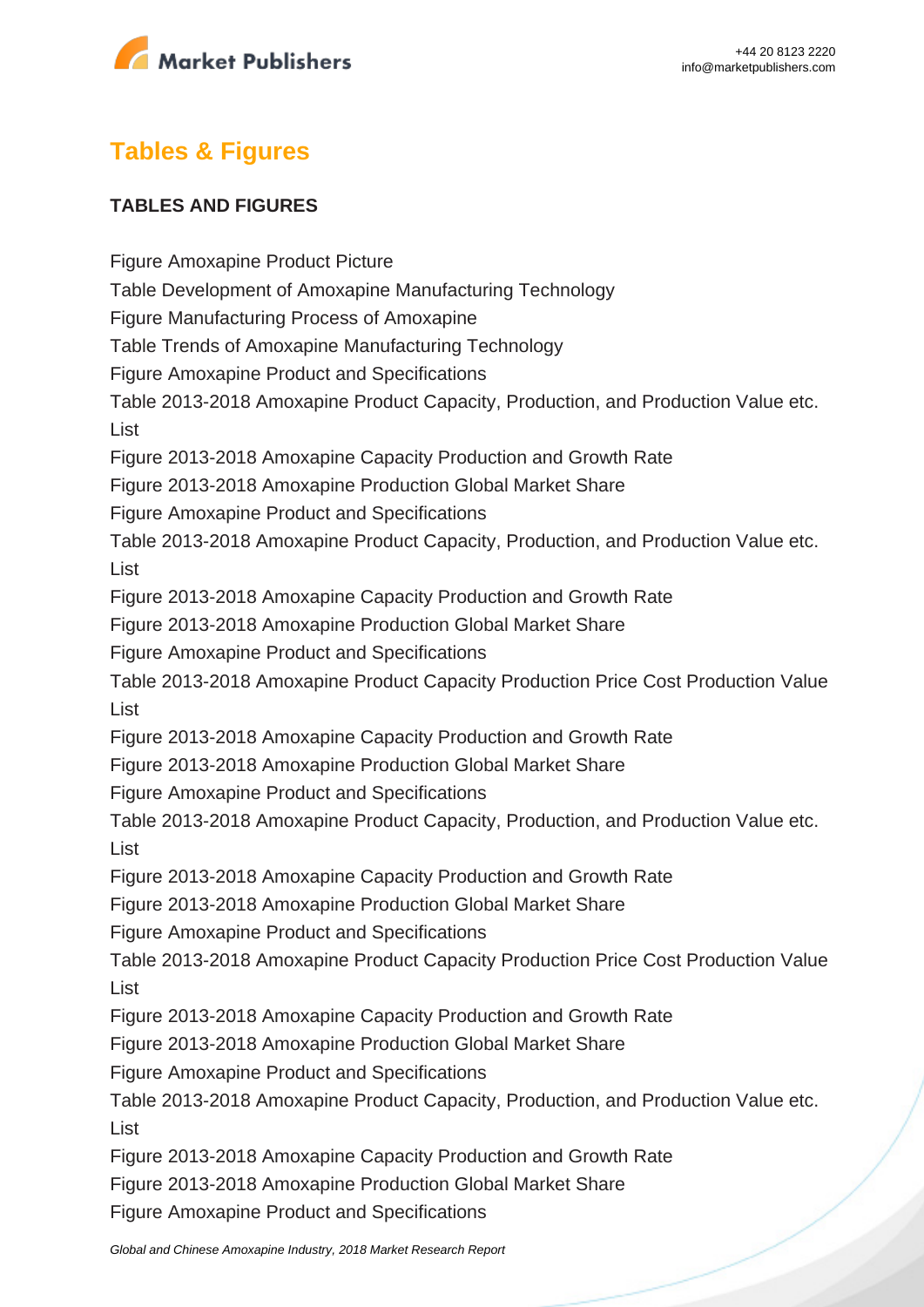

Table 2013-2018 Amoxapine Product Capacity, Production, and Production Value etc. List

Figure 2013-2018 Amoxapine Capacity Production and Growth Rate

Figure 2013-2018 Amoxapine Production Global Market Share

Figure Amoxapine Product and Specifications

Table 2013-2018 Amoxapine Product Capacity, Production, and Production Value etc. List

Figure 2013-2018 Amoxapine Capacity Production and Growth Rate

Figure 2013-2018 Amoxapine Production Global Market Share

Table 2013-2018 Global Amoxapine Capacity List

Table 2013-2018 Global Amoxapine Key Manufacturers Capacity Share List

Figure 2013-2018 Global Amoxapine Manufacturers Capacity Share

Table 2013-2018 Global Amoxapine Key Manufacturers Production List

Table 2013-2018 Global Amoxapine Key Manufacturers Production Share List

Figure 2013-2018 Global Amoxapine Manufacturers Production Share

Figure 2013-2018 Global Amoxapine Capacity Production and Growth Rate

Table 2013-2018 Global Amoxapine Key Manufacturers Production Value List

Figure 2013-2018 Global Amoxapine Production Value and Growth Rate

Table 2013-2018 Global Amoxapine Key Manufacturers Production Value Share List

Figure 2013-2018 Global Amoxapine Manufacturers Production Value Share

Table 2013-2018 Global Amoxapine Capacity Production Cost Profit and Gross Margin List

Figure 2013-2018 Chinese Share of Global Amoxapine Production

Table 2013-2018 Global Supply and Consumption of Amoxapine

Table 2013-2018 Import and Export of Amoxapine

Figure 2018 Global Amoxapine Key Manufacturers Capacity Market Share Figure 2018 Global Amoxapine Key Manufacturers Production Market Share Figure 2018 Global Amoxapine Key Manufacturers Production Value Market Share Table 2013-2018 Global Amoxapine Key Countries Capacity List Figure 2013-2018 Global Amoxapine Key Countries Capacity Table 2013-2018 Global Amoxapine Key Countries Capacity Share List Figure 2013-2018 Global Amoxapine Key Countries Capacity Share Table 2013-2018 Global Amoxapine Key Countries Production List Figure 2013-2018 Global Amoxapine Key Countries Production Table 2013-2018 Global Amoxapine Key Countries Production Share List Figure 2013-2018 Global Amoxapine Key Countries Production Share Table 2013-2018 Global Amoxapine Key Countries Consumption Volume List Figure 2013-2018 Global Amoxapine Key Countries Consumption Volume Table 2013-2018 Global Amoxapine Key Countries Consumption Volume Share List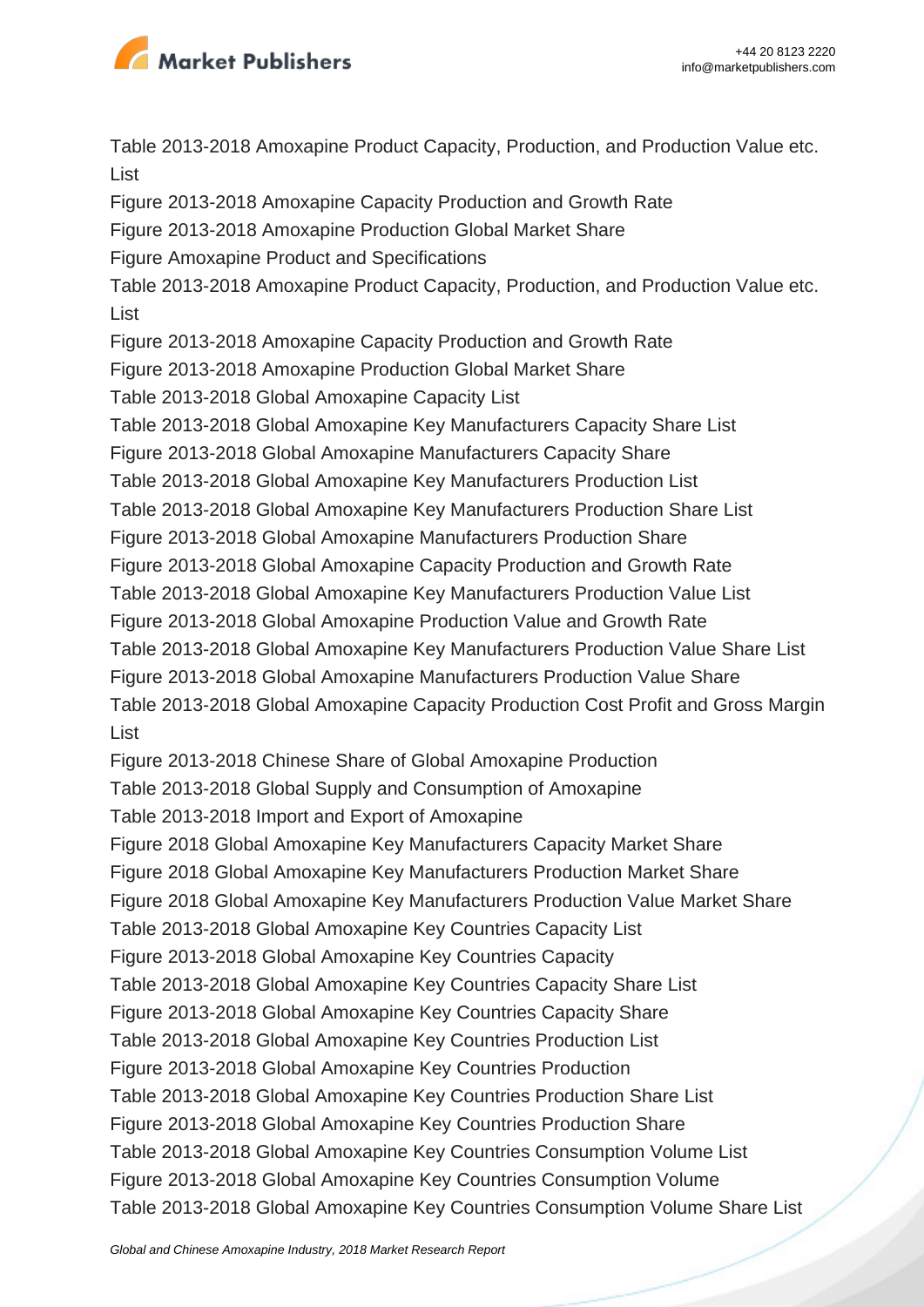

Figure 2013-2018 Global Amoxapine Key Countries Consumption Volume Share Figure 78 2013-2018 Global Amoxapine Consumption Volume Market by Application Table 89 2013-2018 Global Amoxapine Consumption Volume Market Share List by **Application** 

Figure 79 2013-2018 Global Amoxapine Consumption Volume Market Share by **Application** 

Table 90 2013-2018 Chinese Amoxapine Consumption Volume Market List by Application

Figure 80 2013-2018 Chinese Amoxapine Consumption Volume Market by Application Figure 2018-2023 Global Amoxapine Capacity Production and Growth Rate

Figure 2018-2023 Global Amoxapine Production Value and Growth Rate

Table 2018-2023 Global Amoxapine Capacity Production Cost Profit and Gross Margin List

Figure 2018-2023 Chinese Share of Global Amoxapine Production

Table 2018-2023 Global Supply and Consumption of Amoxapine

Table 2018-2023 Import and Export of Amoxapine

Figure Industry Chain Structure of Amoxapine Industry

Figure Production Cost Analysis of Amoxapine

Figure Downstream Analysis of Amoxapine

Table Growth of World output, 2013 ?C 2018, Annual Percentage Change

Figure Unemployment Rates in Selected Developed Countries, January 2008 ?C March 2015

Figure Nominal Effective Exchange Rate: Japan and Selected Emerging Economies,

September 2013-March 2015

Figure 2013-2018 Chinese GDP and Growth Rates

Figure 2013-2018 Chinese CPI Changes

Figure 2013-2018 Chinese PMI Changes

Figure 2013-2018 Chinese Financial Revenue and Growth Rate

Figure 2013-2018 Chinese Total Fixed Asset Investment and Growth Rate

Figure 2018-2023 Chinese GDP and Growth Rates

Figure 2018-2023 Chinese CPI Changes

Table Economic Effects to Amoxapine Industry

Table Amoxapine Industry Development Challenges

Table Amoxapine Industry Development Opportunities

Figure Map of Chinese 33 Provinces and Administrative Regions

Table Selected Cities According to Industrial Orientation

Figure Chinese IPR Strategy

Table Brief Summary of Suggestions

Table New Amoxapines Project Feasibility Study